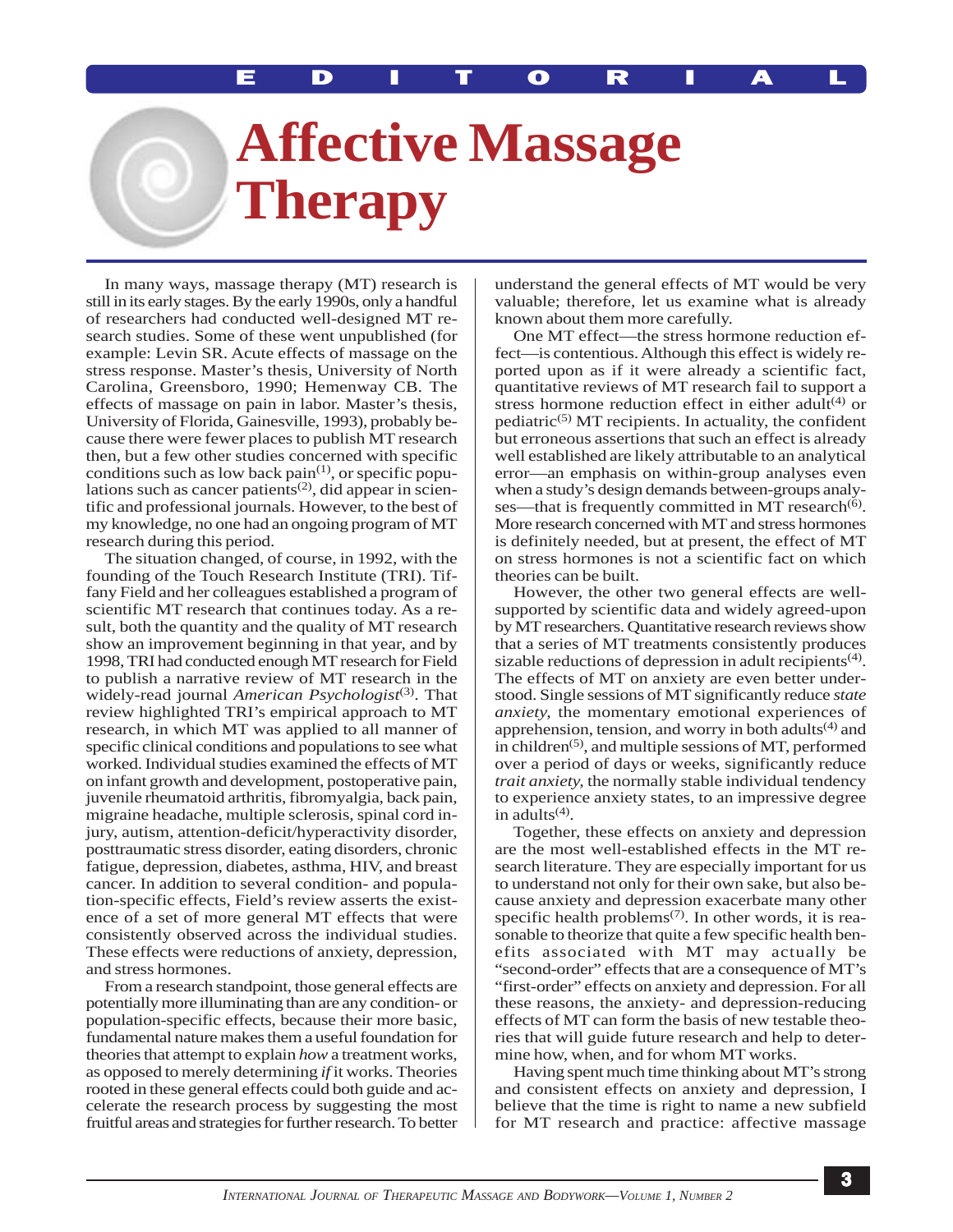therapy (AMT). Building on what is already known about the effects of MT on anxiety and depression, everything possible should now be done to better understand and to optimize the ways that MT influences *affect,* the observable components of an individual's feelings, moods and emotions. The recognition of AMT as a distinct subfield leads naturally to a host of basic questions that need to be answered, and to theories that can be tested to ensure that our scientific understanding of MT progresses to the greatest possible degree.

Basic questions pertaining to AMT for which no evidence-based answers yet exist include these:

- **•** *Modalities and Sites:* When an improvement of affect is the desired goal, which MT modalities work best? To which anatomic sites should MT be applied to deliver the greatest affective benefits?
- **•** *Session Length and Sequencing:* How long should a MT session be to most efficiently deliver affective benefits? If treatment will encompass more than a single session, how many sessions are required and how frequently must they be scheduled to optimize affective outcomes?
- **•** *Used Solely or in Combination:* Are the resulting benefits large enough and reliable enough that AMT could be ethically prescribed as the sole form of treatment for some cases of anxiety or depression? How much affective benefit does MT add when it is part of a regimen of treatment and is provided in combination with well-validated treatments such as anxiolytic medications $(8)$ , antidepressant medications<sup> $(9,10)$ </sup>, or psychotherapy<sup> $(11,12)$ </sup>?

Theories of AMT to be tested include these:

- **•** *Parallels with Psychotherapy:* Psychotherapy and MT exhibit many structural similarities. For example, both are predicated on private interpersonal contact between a therapist and patient; both commonly use a "50-minute" hour or similar construct as a standard session length; and both use similar scheduling patterns for multiple sessions when progress resulting from treatment is expected to unfold over time. Further, the effects of MT on anxiety and depression, when quantified, are similar in magnitude to the effects observed in hundreds of psychotherapy studies $(4)$ . These similarities raise the possibility that an understanding of AMT could be advanced by research designs and foci that are informed by psychotherapy research.
- **•** *Parallels with Primate Social Grooming:* Many animal species, especially the primates with whom humans share the closest evolutionary history, groom each other. These behaviors play an important role in maintaining the health of individual animals and in establishing and maintaining the social bonds between them. In addition, social grooming is both driven by, and has effects on, the activities of the animals' nervous and endocrine systems $^{(13)}$ .

Research into AMT could potentially profit from a careful examination of the substantial scientific literature on animal grooming.

- **•** *Inflammation and Depression:* Recent research has uncovered a link between inflammatory processes and depression<sup> $(14,15)$ </sup>. Might MT reduce depression in part by first reducing inflammation?
- **•** *Endocrine System Changes:* As previously noted, the best currently available evidence indicates that the effect of MT on stress hormones is weak. This finding is surprising, given the strong effects of MT on anxiety and depression, because those conditions are known to be linked with changes in endocrine system activity<sup>(16)</sup>. Why has a strong MT effect on stress hormones not been uncovered? One possibility is that there is a strong stress hormone effect that can result from MT, but that the effect occurs only under certain conditions that have not yet been delineated in the research.If this is the case, such an effect could be "washed out" when average effects are calculated across subjects within a specific study, or across studies in research reviews. Another possibility that must be considered is that any endocrine changes that result from MT are not themselves the cause of reductions of anxiety and depression, but merely an imperfect indicator that such reductions have occurred by another mechanism. If this is the case, it would explain why MT effects on anxiety and depression are consistently larger than MT effects on stress hormones.
- **•** *"Mind-Follows-Body" Emotion Models:* How do people know their own emotional state? This question is as old as the field of psychology, and it has generated much more discussion and controversy than can be summarized here. Nevertheless, there is much agreement that how a person feels, emotionally, is at least partly a function of that person's bodily state. For example, it is known that people can induce emotional states, and change the autonomic activity of their bodies, simply by making the facial expressions that correspond to particular emotions(17–19). Perhaps MT makes people less anxious or depressed primarily by manipulating the skeletal muscles and other tissues into patterns incompatible with negative affect states.
- **•** *Social–Cognitive Emotion Models:* Although emotional states are known to be a function of bodily states, it is also known that this linkage is not the whole story; the exact same bodily state may be interpreted by the mind in different ways depending on a person's perception of the external world, especially when the external world includes other people. In a classic experiment, Schachter and  $Singer^{(20)}$  arranged for three groups of people to receive identical injections of epinephrine, a stimulating hormone that produces physiologic arousal. Individuals in one group were informed that the injection would simply produce bodily sensations consistent with arousal. When asked about their emotions under the influence of the stimulating